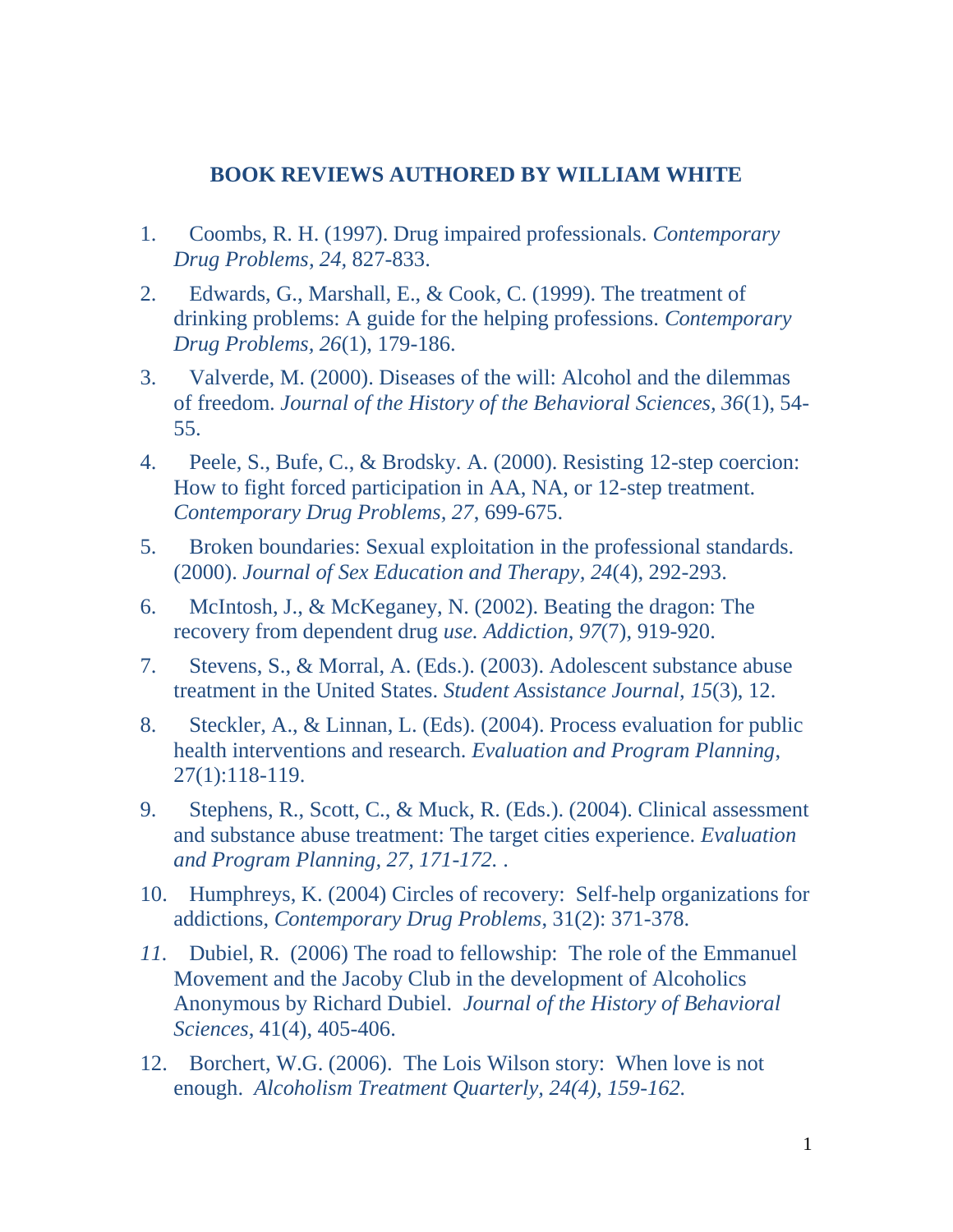- 13. Babor, T.F., Stenius, K. & Savva, S. Eds. (2006) Publishing addiction science. *Alcoholism Treatment Quarterly*. 24(4), 157-158.
- 14. Tracy, S.W. (2006). Alcoholism in America: From reconstruction to prohibition. *Journal of the History of the Behavioral Sciences*, 42(3), 310-311.
- 15. Brown, S & Brown, D. (2006). A biography of Mrs. Marty Mann: The first lady of Alcoholics Anonymous, *Addiction*, 101(4), 610.
- 16. Nicolaus, M. (2009). Empowering your sober self: The LifeRing approach to addiction recovery. *Alcoholism Treatment Quarterly*, 29, 95-96.
- 17. Stromberg, G. & Merrill, J. (2009). Second chances: Top executives share their stories of recovery. *Alcoholism Treatment Quarterly*, (27(4), 453-455.
- 18. Benton, A.A. (2009). Understanding the high-functioning alcoholic. *Alcoholism Treatment Quarterly*, (27(4), 453-455.
- 19. Griffin, D. (2010). A man's way through the Twelve Steps.). *Alcoholism Treatment Quarterly, 28, 97-98.*
- 20. Maté, G. (2010). In the realm of hungry ghosts: Close encounters with addiction. *Alcoholism Treatment Quarterly, 28(4), 480-481.*
- 21. McCauley, K. (2010). Is addiction really a disease? A review of *Pleasure Unwoven*, *Alcoholism Treatment Quarterly, 28, 239-242.*
- 22. White, W. (2011) Wounded healers in recovery. Book Review: Paula Davies Scimeca. (2010). *From Unbecoming a Nurse to Overcoming Addiction: Candid Self-Portraits of Nurses in Recovery*. Paula Davies Scimeca. *Unbecoming a Nurse: Bypassing the Hidden Chemical Dependency Trap,* 2008. *Alcoholism Treatment Quarterly*, 29(1), 99- 102.
- 23. White, W. (2011) Book Review: *Treating Substance Use Disorders with Adaptive Continuing Care*. James R. McKay, American Psychological Association, 2009. Washington D.C., *Addiction*, 106(2), 453.
- 24. White, W., Budnick, C. & Pickard, B. (2011) Jimmy K. and the founding of Narcotics Anonymous (Book Review) Cathie Kinnon Linder with Rob Roehm. *Every Addict's Friend, Jimmy K.: Reflections of a Daughter. Alcoholism Treatment Quarterly*, 29(2), 176-178.